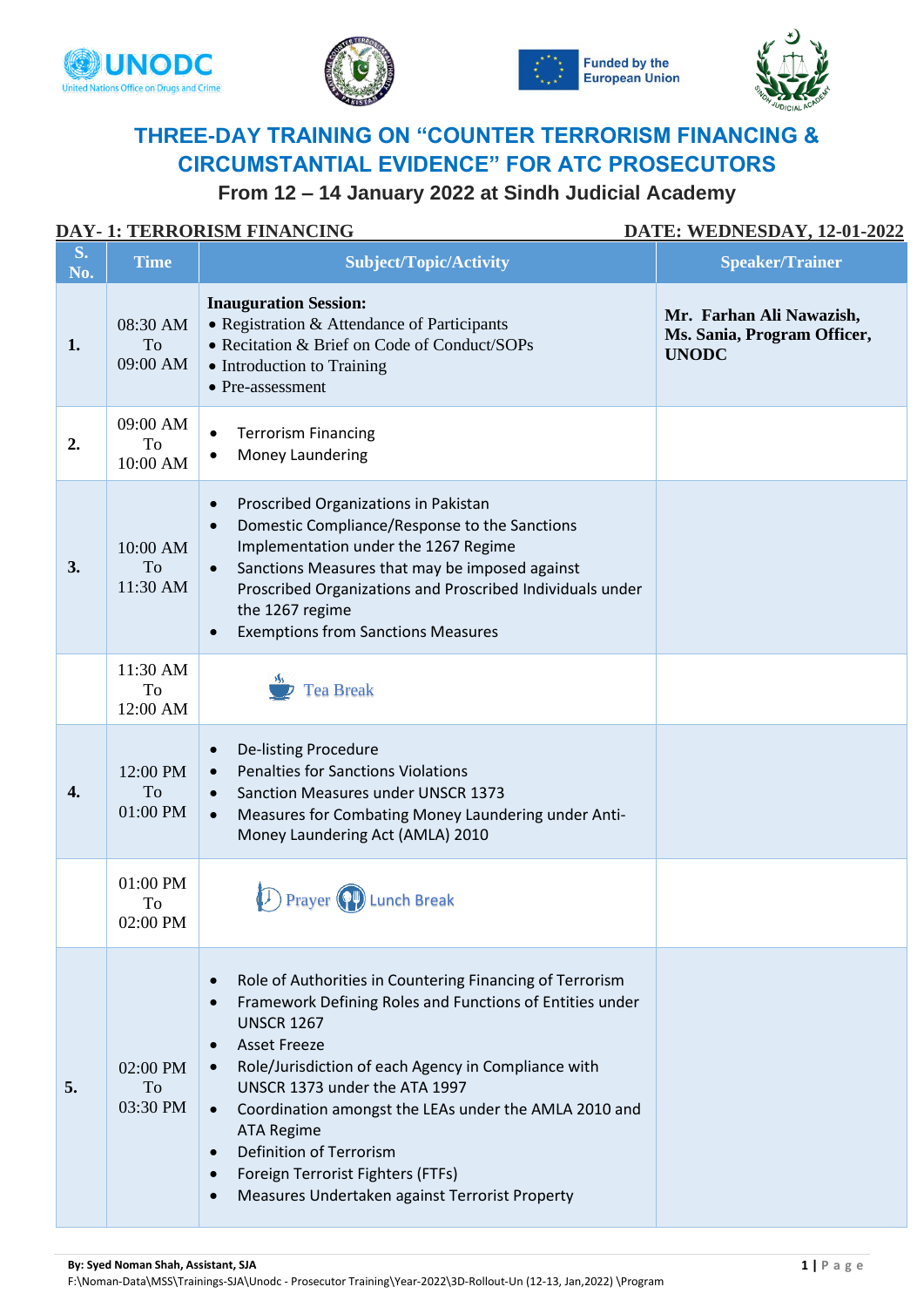







# **THREE-DAY TRAINING ON "COUNTER TERRORISM FINANCING & CIRCUMSTANTIAL EVIDENCE" FOR ATC PROSECUTORS**

## **From 12 – 14 January 2022 at Sindh Judicial Academy**

### **DAY- 2: TERRORISM FINANCING DATE: THURSDAY, 13-01-2022**

| <b>S.</b><br>No. | <b>Time</b>                | <b>Subject/Topic/Activity</b>                                                                                                                                                                                                                                                                                                                                                                                            | <b>Speaker/Trainer</b>                                           |
|------------------|----------------------------|--------------------------------------------------------------------------------------------------------------------------------------------------------------------------------------------------------------------------------------------------------------------------------------------------------------------------------------------------------------------------------------------------------------------------|------------------------------------------------------------------|
| 1.               | 08:15 AM<br>To<br>08:30 AM | <b>Recap of Day-1</b>                                                                                                                                                                                                                                                                                                                                                                                                    | Mr. Farhan Ali Nawazish,<br>Ms. Sania, Program<br>Officer, UNODC |
| 2.               | 08:30 AM<br>To<br>10:00 AM | What is difference between Money Laundering and<br>Terrorism Financing.<br>The interplay of International Human Rights Law and AML /<br>CTF.<br>International Legal Framework of AML / CTF.<br>Domestic Legal Framework and the interplay with Human<br>Rights.<br><b>Raising Funds</b><br>Movement of Funds through Money Laundering<br>٠<br>Modes of Movement of Funds<br>$\bullet$                                    |                                                                  |
| 3.               | 10:00 AM<br>To<br>11:00 AM | <b>Proceeds of Crime</b><br>$\bullet$<br>Knowledge<br>$\bullet$<br>Amendments to AMLA, 2010<br>$\bullet$<br>Regulations issued by CTF/AML Regulator Authorities<br>$\bullet$<br>Jurisdiction of Court under AMLA 2010<br>Anti-terrorism Act, 1997<br>Powers under the ATA<br>Lodging of an FIR<br>$\bullet$<br><b>Collection of Evidence</b><br><b>Evidence Obtained from Modern Devices</b><br>$\bullet$                |                                                                  |
|                  | 11:00 AM<br>To<br>11:30 AM | <b>Tea Break</b>                                                                                                                                                                                                                                                                                                                                                                                                         |                                                                  |
| 4.               | 11:30 AM<br>To<br>12:30 PM | Obtaining Additional Records (21EE) / AMLA 2010 / Anti-<br>$\bullet$<br>terrorism Act, 1997 / Investigation for Fair Trial Act, 2013<br>Maintaining a Police File and a Judicial File<br>FATF Mutual Evaluation Report on Pakistan<br>$\bullet$<br>Types of Special Investigation Techniques in use in Pakistan<br>Joint Investigation Teams (JITs)<br>Checking of Assets without Notification to the Owner<br>$\bullet$ |                                                                  |
| 5.               | 12:30 PM<br>To<br>01:00 PM | Case Management<br>Case Information Management System<br>Evidence<br>Scope of the Mutual Legal Assistance Act, 2020<br><b>Groundwork for Requests</b>                                                                                                                                                                                                                                                                    |                                                                  |
|                  | 01:00 PM<br>To<br>02:00 PM | <b>D</b> Prayer (P) Lunch Break                                                                                                                                                                                                                                                                                                                                                                                          |                                                                  |